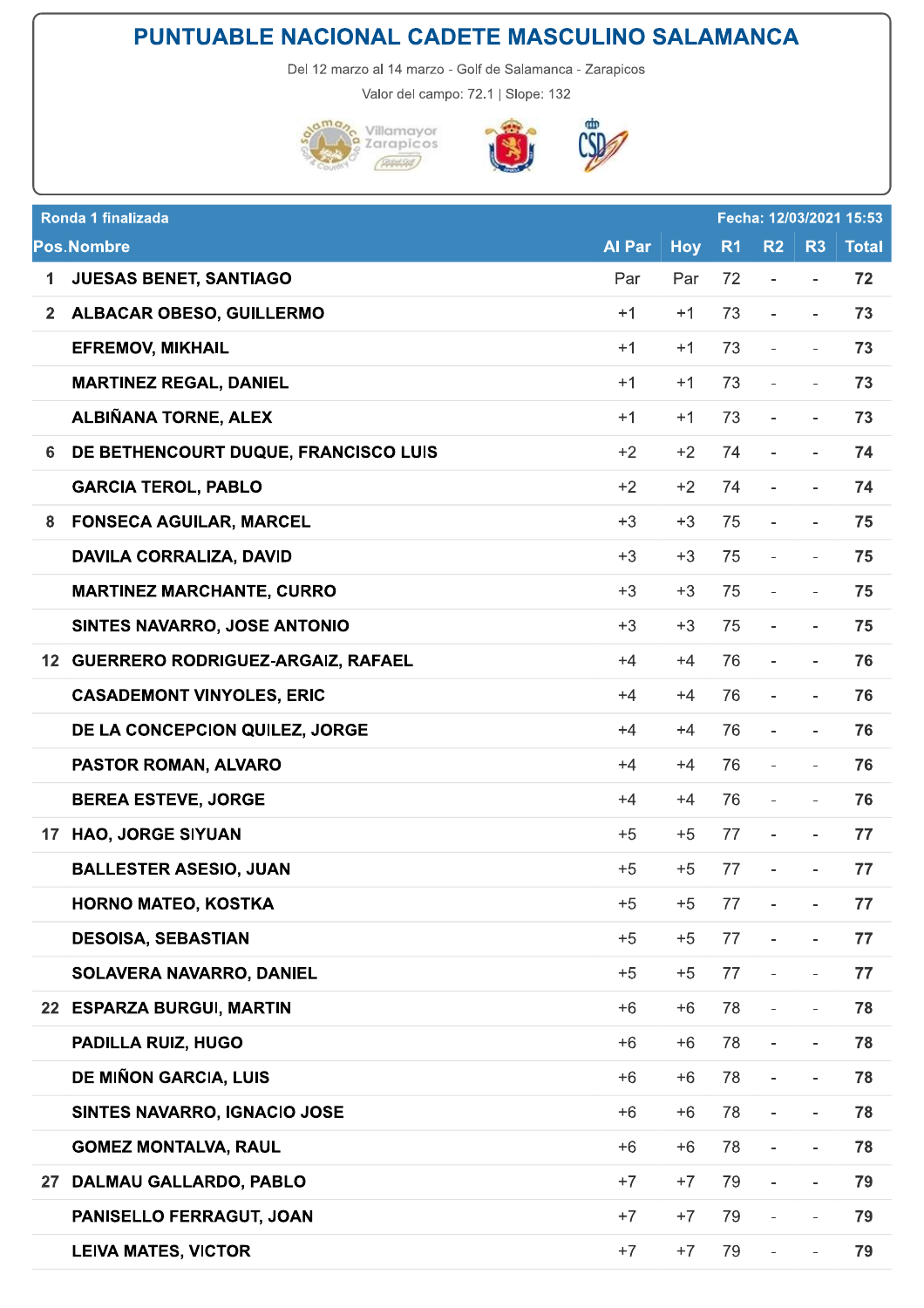| <b>Pos.Nombre</b> |                                        | <b>Al Par</b> | <b>Hoy</b> | R <sub>1</sub> | R <sub>2</sub>               | R <sub>3</sub>           | <b>Total</b> |
|-------------------|----------------------------------------|---------------|------------|----------------|------------------------------|--------------------------|--------------|
|                   | <b>ENGUITA ALONSO, IVAN</b>            | $+7$          | $+7$       | 79             | $\overline{\phantom{m}}$     | $\bar{ }$                | 79           |
|                   | <b>BERKER, ALI BERK</b>                | $+7$          | $+7$       | 79             | $\overline{a}$               | -                        | 79           |
|                   | PEREZ GRACIA, PABLO                    | $+7$          | $+7$       | 79             | $\overline{\phantom{a}}$     | $\overline{\phantom{a}}$ | 79           |
|                   | <b>JIMENEZ ROMERO, SERGIO</b>          | $+7$          | $+7$       | 79             |                              | $\overline{\phantom{a}}$ | 79           |
|                   | 34 PEREZ ORTEGA, ANTONIO               | $+8$          | $+8$       | 80             | $\overline{\phantom{a}}$     | $\overline{\phantom{0}}$ | 80           |
|                   | <b>SAQUICORAY POZUELO, MARTIN</b>      | $+8$          | $+8$       | 80             | $\frac{1}{2}$                | $\overline{\phantom{a}}$ | 80           |
|                   | <b>BETORET DE SALAZAR, PEDRO</b>       | $+8$          | $+8$       | 80             | $\blacksquare$               | $\overline{\phantom{a}}$ | 80           |
|                   | <b>GARCIA DE LA OSADA, JORGE</b>       | $+8$          | $+8$       | 80             | $\overline{\phantom{a}}$     | $\overline{\phantom{0}}$ | 80           |
|                   | <b>FERNANDEZ MORTERA, CARLOS</b>       | $+8$          | $+8$       | 80             | $\frac{1}{2}$                | $\overline{\phantom{0}}$ | 80           |
|                   | <b>BAÑOS RAMOS, GONZALO</b>            | $+8$          | $+8$       | 80             | $\overline{\phantom{a}}$     | $\overline{\phantom{a}}$ | 80           |
|                   | <b>CALVO SCHMIDT, SERGIO</b>           | $+8$          | $+8$       | 80             | $\overline{\phantom{a}}$     | $\overline{\phantom{0}}$ | 80           |
|                   | <b>FERREIRA CARDONA, CARLOS</b>        | $+8$          | $+8$       | 80             | $\overline{\phantom{m}}$     | $\overline{\phantom{a}}$ | 80           |
|                   | RUBIO ALGUACIL, ALEJANDRO              | $+8$          | $+8$       | 80             | $\frac{1}{2}$                | $\overline{\phantom{a}}$ | 80           |
|                   | <b>CORBACHO MASCARELL, RODRIGO</b>     | $+8$          | $+8$       | 80             | $\overline{\phantom{a}}$     | $\overline{\phantom{0}}$ | 80           |
| 44                | <b>JIMENO GONZALEZ, JORGE</b>          | $+9$          | $+9$       | 81             | $\blacksquare$               | $\overline{\phantom{a}}$ | 81           |
|                   | <b>LOPEZ MARTIN, PABLO</b>             | $+9$          | $+9$       | 81             | $\overline{\phantom{a}}$     | $\overline{\phantom{a}}$ | 81           |
|                   | <b>SORIA CASAPONSA, MARCOS</b>         | $+9$          | $+9$       | 81             | $\overline{\phantom{a}}$     | $\overline{\phantom{0}}$ | 81           |
|                   | <b>GALLEGOS MARSAL, PEDRO</b>          | $+9$          | $+9$       | 81             | $\overline{\phantom{a}}$     | $\overline{\phantom{a}}$ | 81           |
|                   | <b>BAZTARRIKA DE LA IGLESIA, TELMO</b> | $+9$          | $+9$       | 81             |                              |                          | 81           |
|                   | <b>GOMEZ DE LINARES, ALVARO</b>        | $+9$          | $+9$       | 81             |                              |                          | 81           |
|                   | <b>CERVERO CASTILLA, CARLOS</b>        | $+9$          | $+9$       | 81             | $\overline{\phantom{a}}$     | $\overline{\phantom{a}}$ | 81           |
|                   | PUREGGER, MAXIMILIAN                   | $+9$          | $+9$       | 81             | $\overline{\phantom{a}}$     | $\overline{\phantom{0}}$ | 81           |
|                   | <b>LOPEZ BERNARDO, PABLO</b>           | $+9$          | $+9$       | 81             | $\overline{\phantom{a}}$     | $\overline{\phantom{a}}$ | 81           |
|                   | <b>CASTELLANO OCARIZ, GUILLERMO</b>    | $+9$          | $+9$       | 81             | $\overline{\phantom{a}}$     | $\overline{\phantom{a}}$ | 81           |
|                   | <b>BOTA CARBONELL, MARC</b>            | $+9$          | $+9$       | 81             | $\overline{\phantom{a}}$     | $\overline{\phantom{0}}$ | 81           |
|                   | 55 HERRERO LARRAÑAGA, XABIER           | $+10$         | $+10$      | 82             | $\qquad \qquad \blacksquare$ | ۰.                       | 82           |
|                   | ROGADO TOBIO, ALVARO                   | $+10$         | $+10$      | 82             | $\overline{\phantom{a}}$     | $\overline{\phantom{a}}$ | 82           |
|                   | <b>LUNAR BECERRA, DAVID</b>            | $+10$         | $+10$      | 82             | $\overline{\phantom{a}}$     | $\overline{\phantom{0}}$ | 82           |
|                   | <b>RODRIGUEZ BURGOS, ARIAN</b>         | $+10$         | $+10$      | 82             | $\overline{\phantom{a}}$     | $\overline{\phantom{a}}$ | 82           |
|                   | DE LA PEÑA VAZQUEZ, JUAN               | $+10$         | $+10$      | 82             | $\overline{\phantom{a}}$     | $\overline{\phantom{a}}$ | 82           |
|                   | <b>GONZALEZ-LLANOS MATE, JAIME</b>     | $+10$         | $+10$      | 82             | $\overline{\phantom{a}}$     | $\overline{\phantom{0}}$ | 82           |
| 61                | <b>MORA BELLIDO, MIGUEL</b>            | $+11$         | $+11$      | 83             | $\overline{\phantom{a}}$     | $\overline{\phantom{a}}$ | 83           |
|                   | <b>ILLESCAS RODRIGUEZ, PABLO</b>       | $+11$         | $+11$      | 83             | $\overline{\phantom{a}}$     | $\overline{\phantom{a}}$ | 83           |
|                   | BERENGUEL CASAS, JOSE MANUEL           | $+11$         | $+11$      | 83             | $\overline{\phantom{a}}$     | $\overline{\phantom{a}}$ | 83           |
|                   | RODRIGUEZ GONZALEZ, GONZALO            | $+11$         | $+11$      | 83             | $\overline{\phantom{a}}$     | $\overline{\phantom{a}}$ | 83           |
|                   | 65 HUALDE ZUÑIGA, JAIME                | $+12$         | $+12$      | 84             | $\overline{\phantom{a}}$     | $\overline{\phantom{a}}$ | 84           |